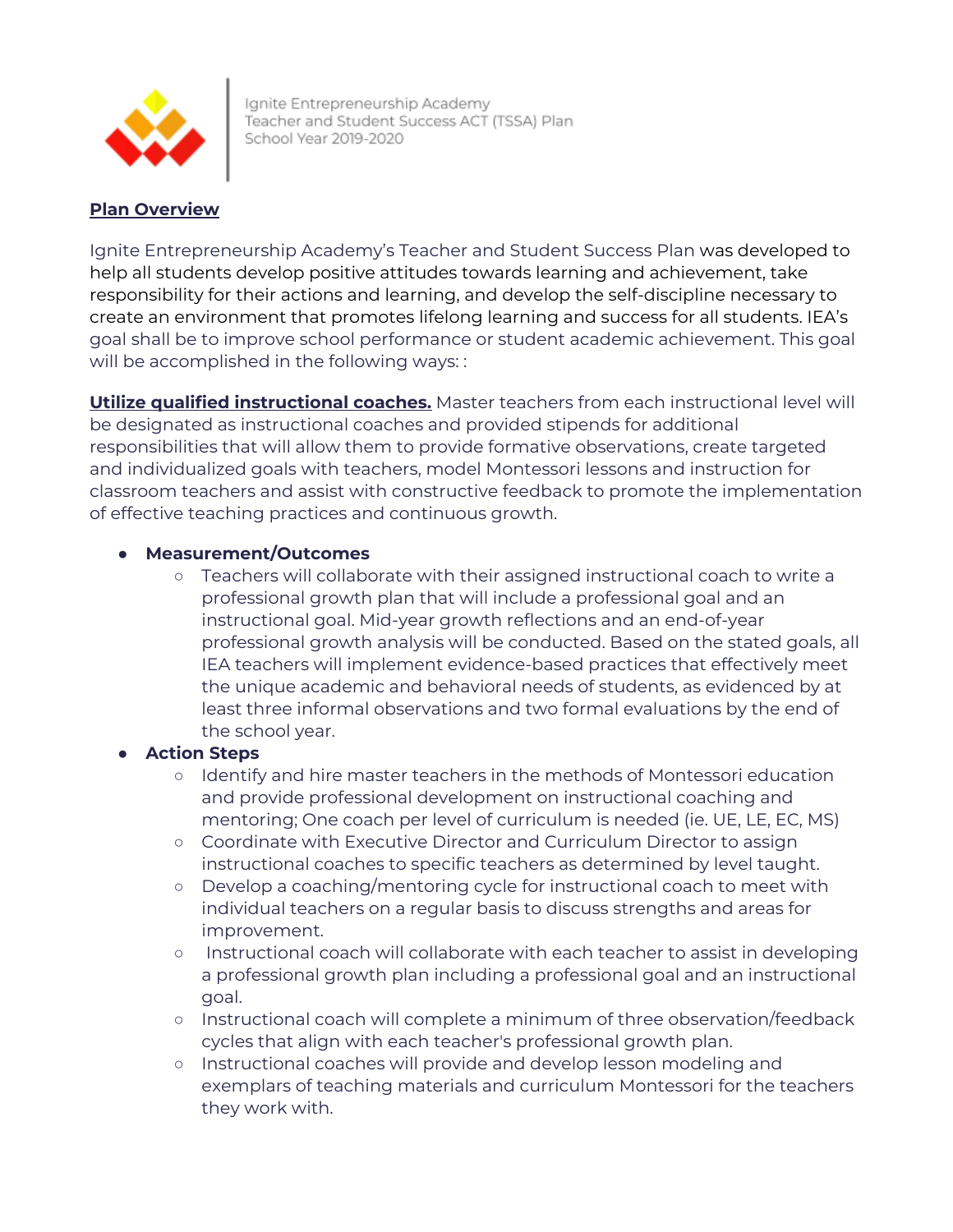

Ignite Entrepreneurship Academy Teacher and Student Success ACT (TSSA) Plan School Year 2019-2020

- **○** Administrative leadership team will meet with instructional coach and teacher to review end of year summation of growth plan and instructional/professional progress.
- **○** Administrative leadership team will perform two formal evaluations for each teacher to measure progress towards meeting goals.

# **Increase qualifications of classroom teachers in Montessori methodology**.Tuition

reimbursement and/or certification costs will be provided to teachers who enroll in and commit to the completion of a Montessori certification program approved by the Director of IEA. Other professional development opportunities and workshops for all teachers by experts in the field of Montessori instruction will also be provided to further develop Montessori-centered pedagogy.

#### ● **Measurement/Outcomes**

○ Progress towards meeting this goal will be indicated through the number of Montessori-trained and certified teachers in year three of operation. At the end of the current school year, 9 of our 15 teachers will be Montessori trained and certified in the level they teach. By the end of 2019-2020, our goal is for 12 of our 15 teachers to be trained and certified, and by the end 2020-2021, our goal is for all of our teachers, except those in our middle school/hybrid program, to be trained and certified. Furthermore, we will use a combination of formative and summative teacher effectiveness evaluations. By the end of the academic year, 90% or more of our teachers will receive marks of 'Effective' or 'Highly Effective' on their formal evaluations.

- **○** Identify quality Montessori-certification programs.
- **○** Register non-certified teachers in a Montessori-certification program at the same level as their teaching assignment.
- **○** Monitor progress of registered teachers in participation and completion of required courses.
- **○** Provide a minimum of 2 professional development opportunities with experts in the field of Montessori to instruct teachers highly effective classroom practices and routines.
- **○** Provide opportunities for teachers to visit other classrooms and schools with the same teaching methodology to gain access to resources and to observe effective teaching practices.
- **○** Provide substitute teachers in classrooms while teachers receive instructional coaching, participate in observations, or attend professional learning opportunities to increase their effectiveness.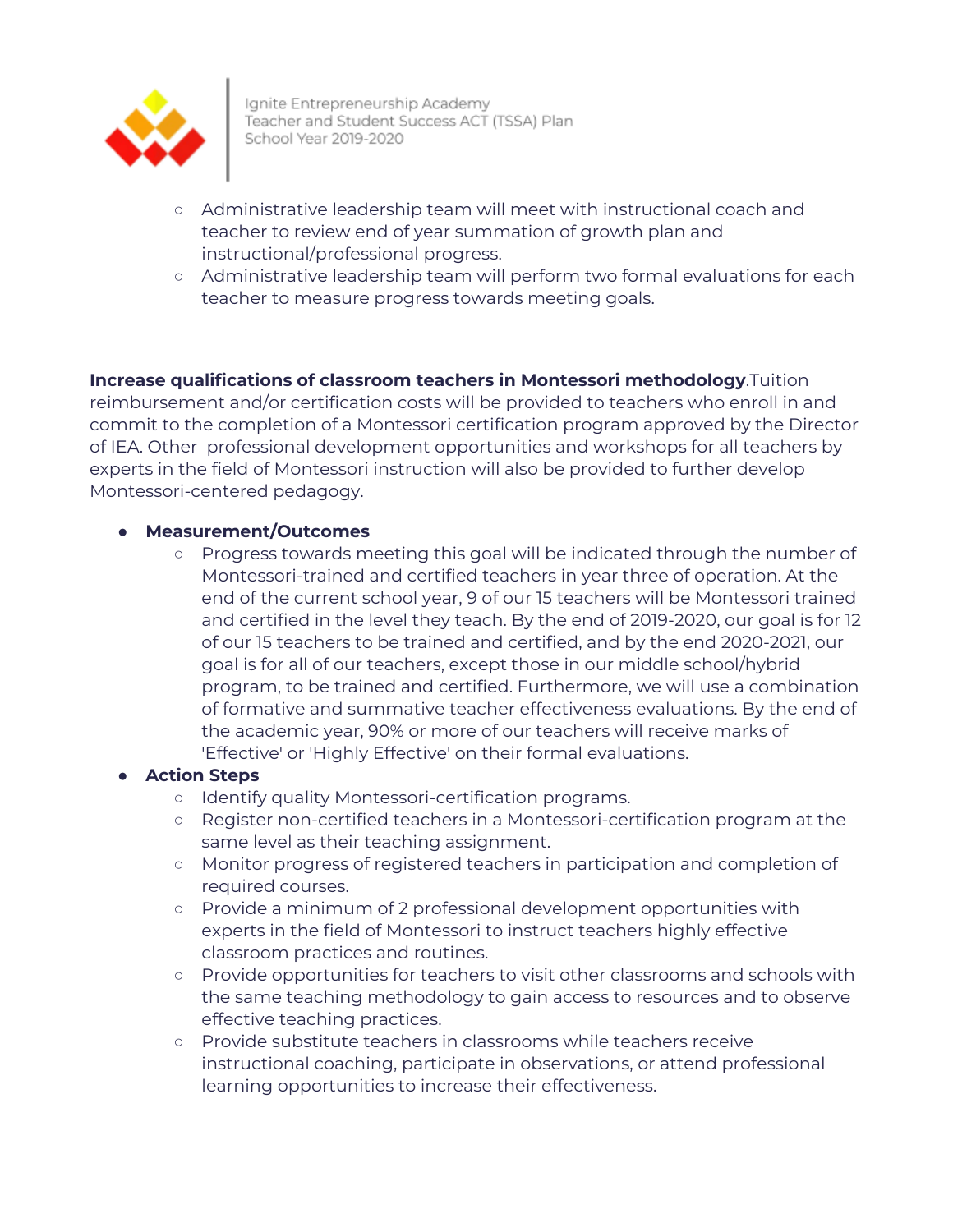

## **Implement each of the pillars of the school vision through the purchase and use of**

**student technology.** Pillar 2 identifies blended learning as a way to enrich and extend student learning in the Montessori classroom through targeted and specific blended learning platforms. Pillar 3 identifies project-based learning as a way of making connections and shaping real-world meaning through a variety of projects that expose students to the world of entrepreneurship, creative thinking, and problem solving. Each of these pillars can be implemented effectively through a variety of collaborative and independent activities that are centered around blended learning resources and management tools.

### ● **Measurements/Outcomes**

- Implementation of technology for the purpose of extending and enriching learning through the 2nd and 3rd pillars of our school's vision will be measured by:
	- the number of students using technology daily;
	- the number of students actively engaged in a minimum of two blended learning platforms for the purpose of strengthening their understanding;
	- a minimum of 50 students enrolled as a cohort in TechTrep or BizWorld courses that are individualized, interest-based and innovative, and who successfully complete at least one course; with those students successfully completing a minimum of 2 projects during the school year.

- **○** Purchase two classroom sets of IPADS/cases and IPAD charging cart for increased technology use in the classroom.
- **○** Purchase a minimum of 25 licenses for TechTrep courses for student use in UE/MS.
- **○** Purchase a minimum of 25 licenses of BizWorld project-based curriculum for student use in LE/EC.
- **○** Provide instruction and training to teachers of cohort groups for the successful implementation of project-based and blended learning and instruction.
- **○** Implement aforementioned curriculum into the identified classrooms.